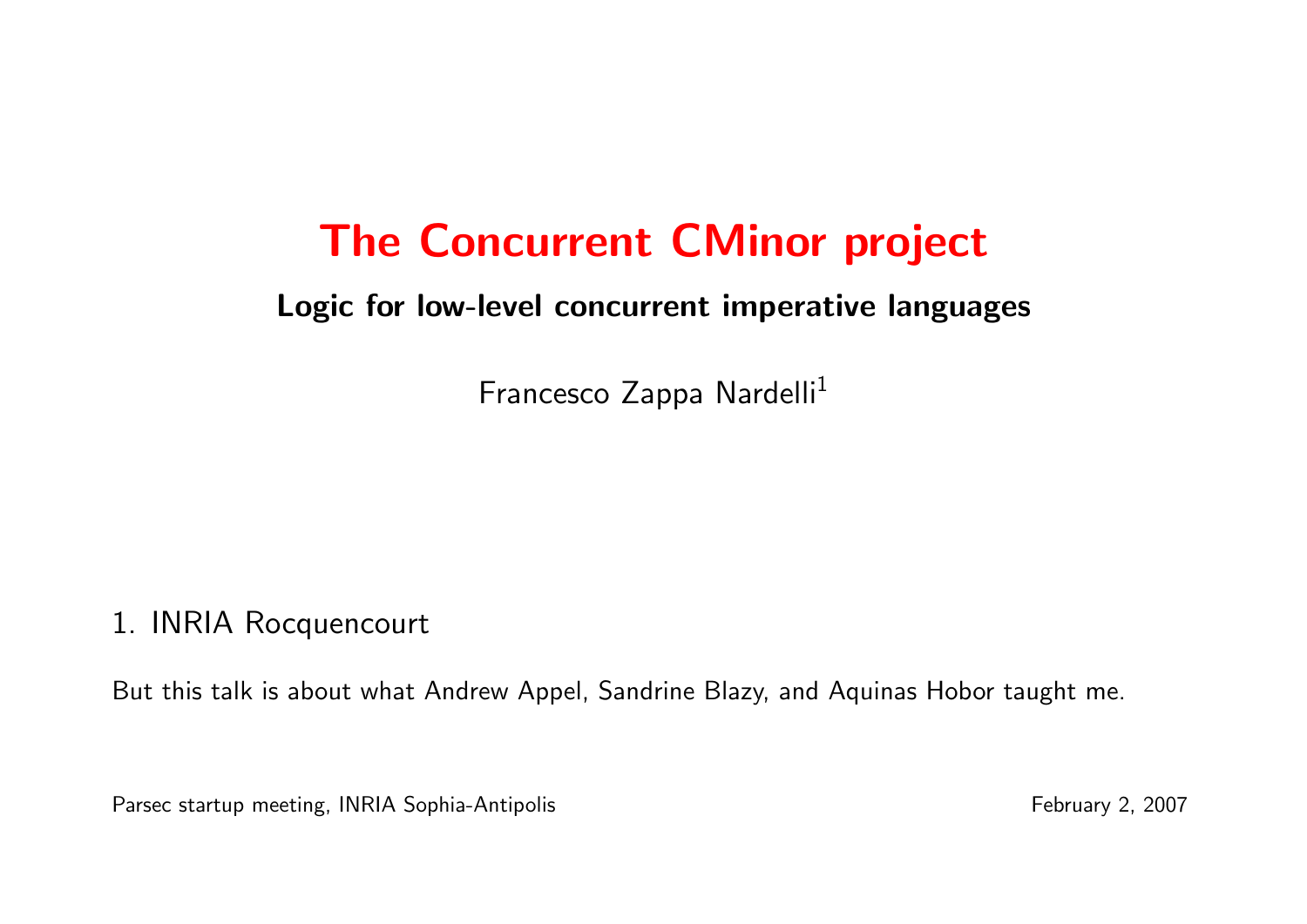#### Joint research effort









Andrew Appel Sandrine Blazy Aquinas Hobor Adriana Compagnoni me Princeton U. **ENSILE** Princeton U. Stevens Tech. INRIA Rocq



...and some people that give us good advices:



Matthew Parkinson Peter O'Hearn Xavier Leroy Cambridge U. London U. INRIA Rocq



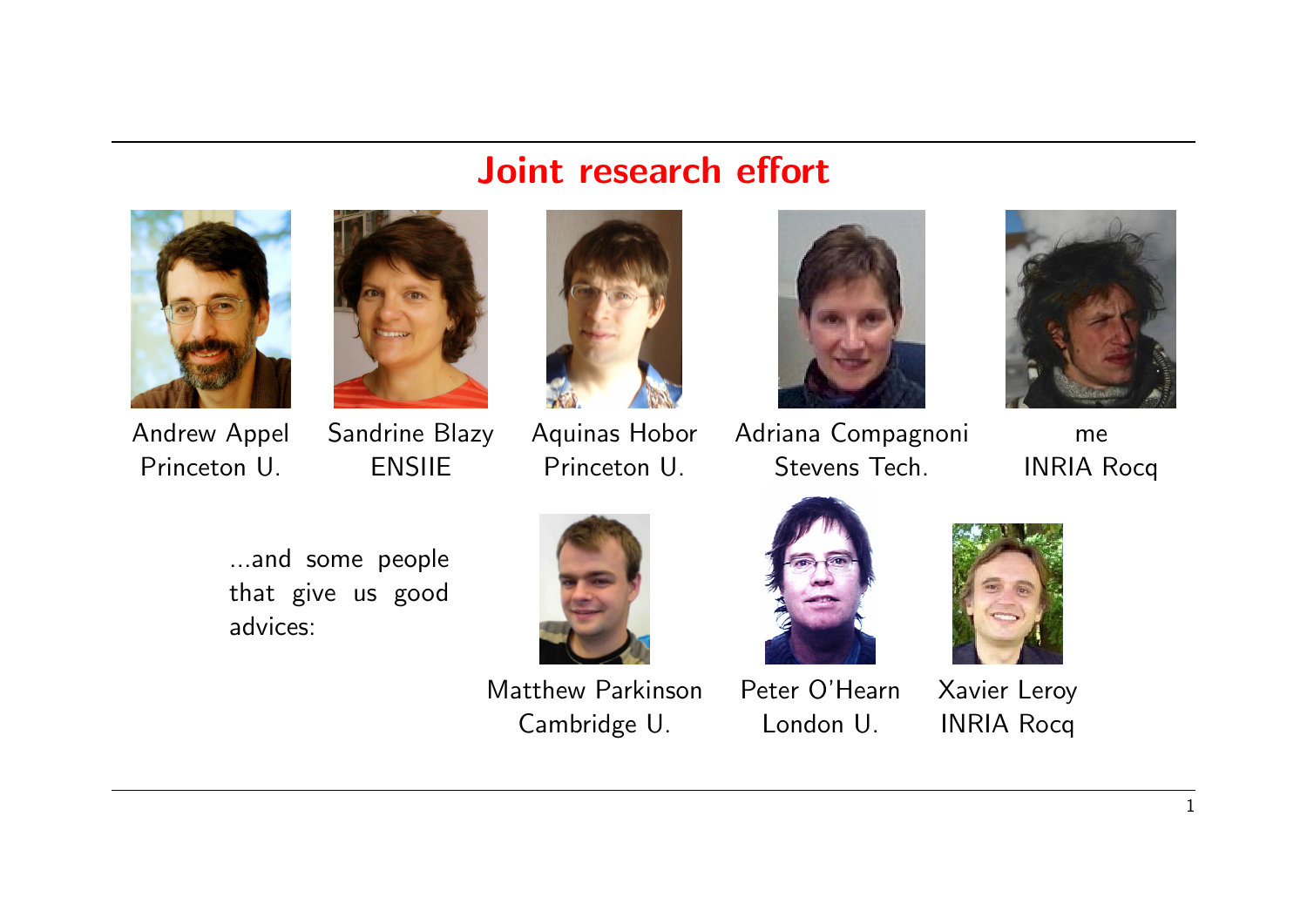#### The big picture



Aim: connect machineverified source programs in sequential and concurrent programming languages to machine-verified optimizing compilers.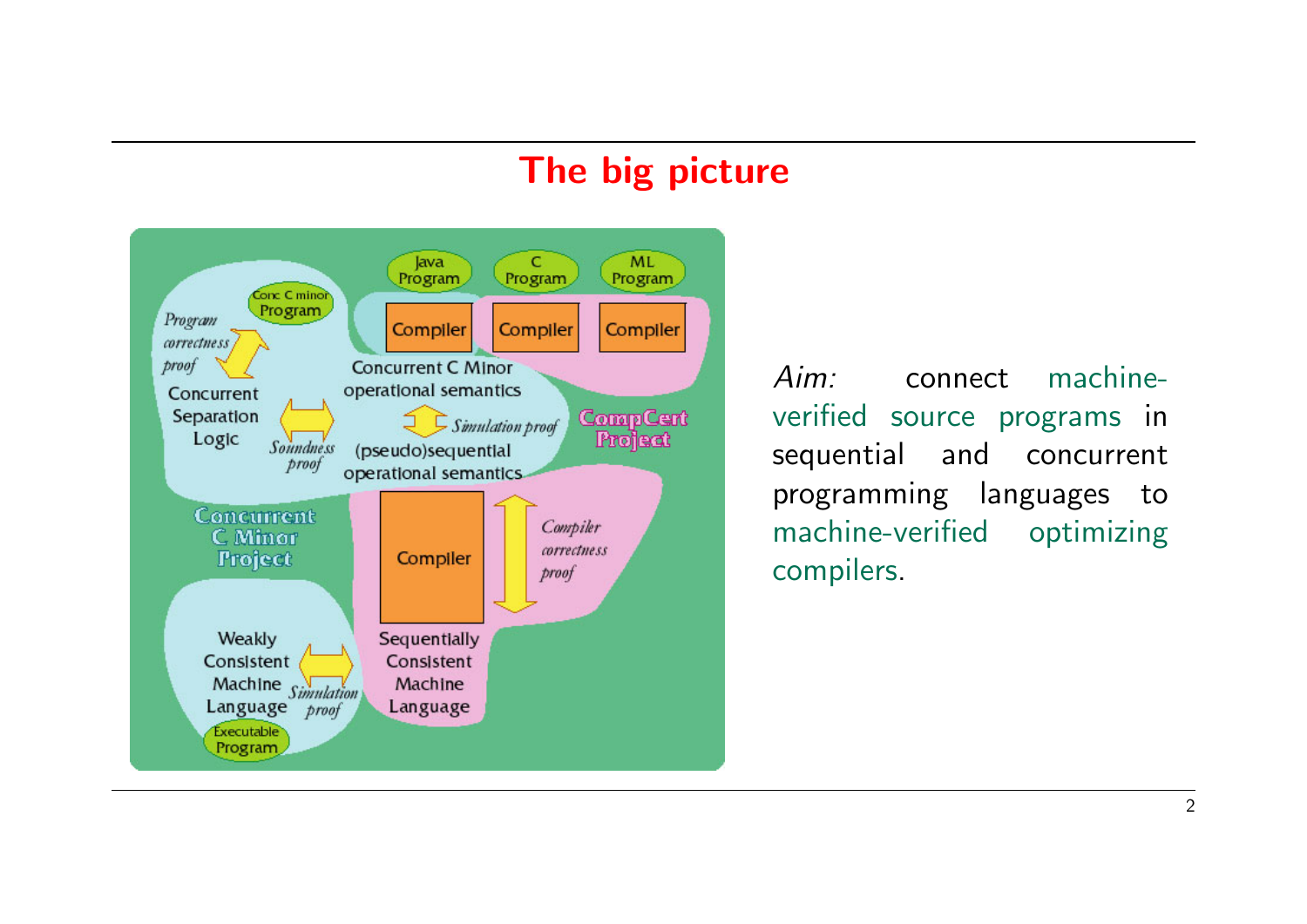# CMinor for the C programmer

CMinor is a low-level imperative language. It looks like C with some restriction:

- no operator overloading nor implicit conversions;
- size of load and stores explicit;
- no general goto (but multi-exit loops);
- functions comprise a type signature and a declaration of how many bytes of stack-allocated space they need;
- variables do not reside in memory and their address cannot be taken however, the CMinor producer can explicitly stack-allocate some data.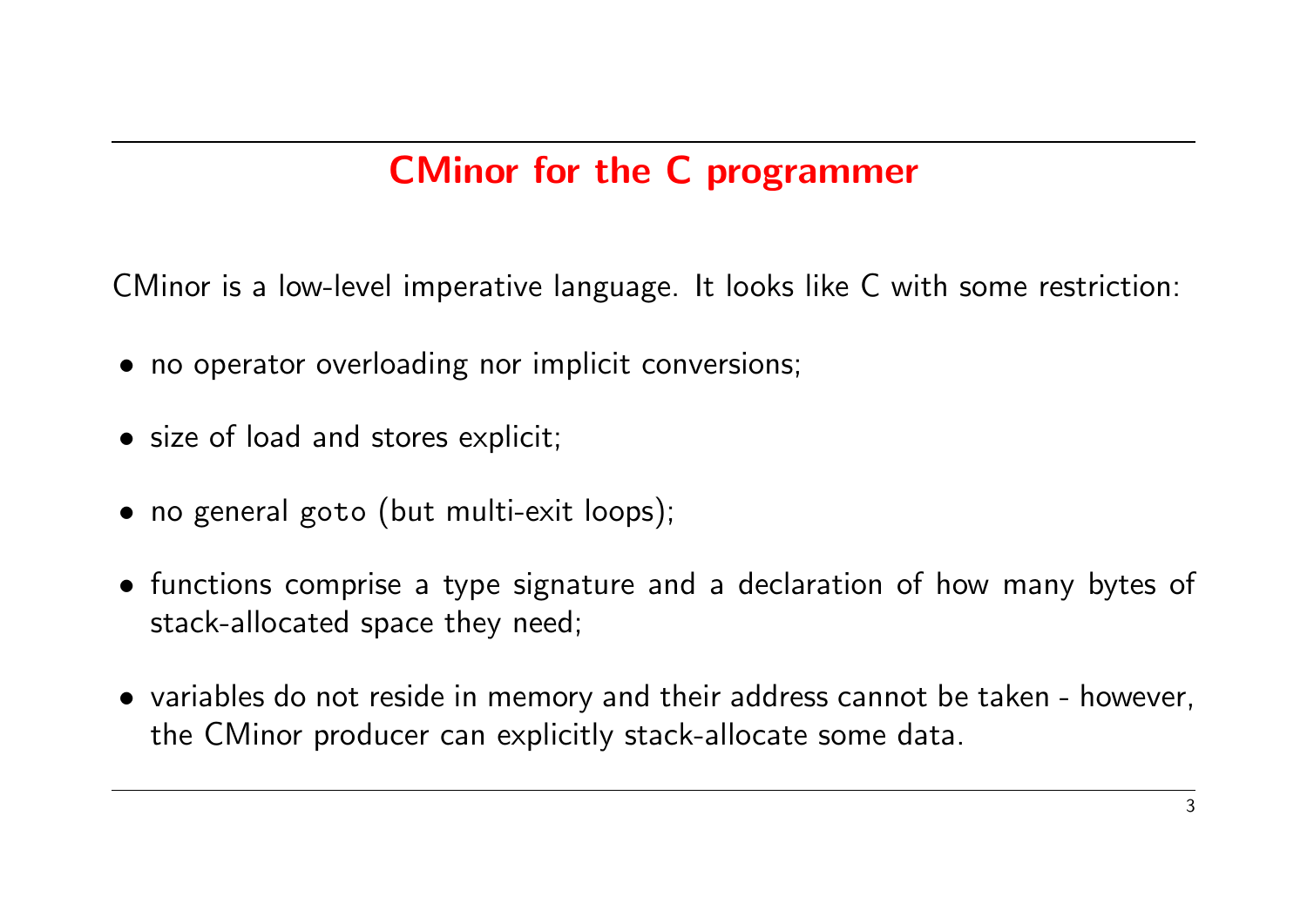# However CMinor is not a toy language

- Reading and writing from/to memory are expressions.
- Realistic memory model that is byte- and word- addressable.
- Pointer arithmetic within any malloc'ed block is defined, but undefined between different blocks.
	- pointer values comprise abstract block number and int offset;
	- expressions can evaluate to Vundef without getting stuck.
- non-trivial control-flow and function semantics.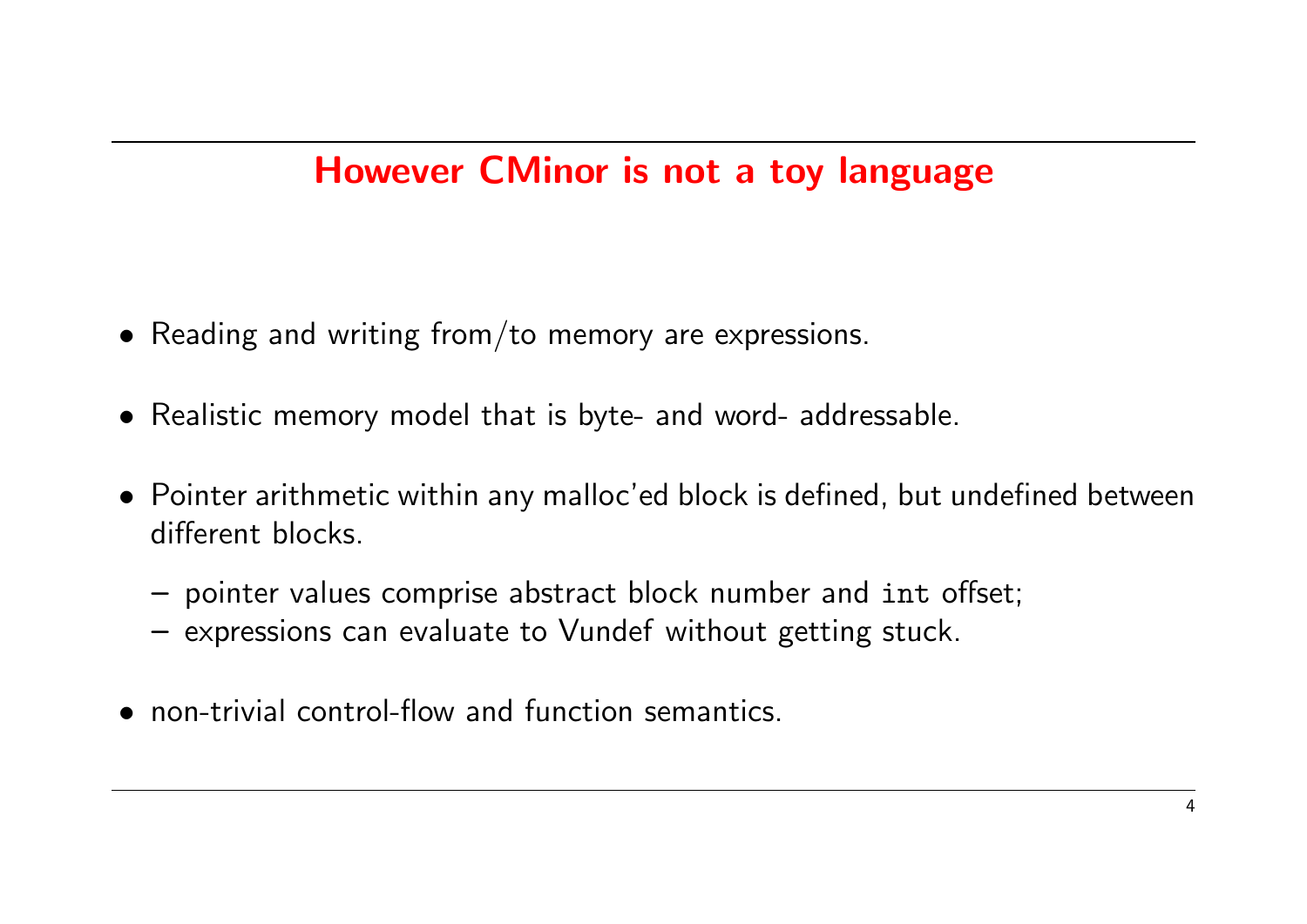#### Separation logic in one slide

Hoare logic relates the logical descriptions (assertions) of the states of a machine before and after the execution of a command:

 ${P} c {Q}.$ 

Separation logic extends Hoare logic, by allowing assertions to describe both the stack and the heap of the machine.

Key observation: separate program texts which work on separate sections of the store can be reasoned about independently.

$$
(e_1 \mapsto e_2)(s, h) = \text{dom } h = \{\text{eval } e_1 \ s\} \land h(\text{eval } e_1 \ s) = \text{eval } e_2 \ s
$$

$$
(P * Q)(s, h) = \exists h1, h2. \ h = h1 \oplus h2 \land P(s, h1) \land Q(s, h2)
$$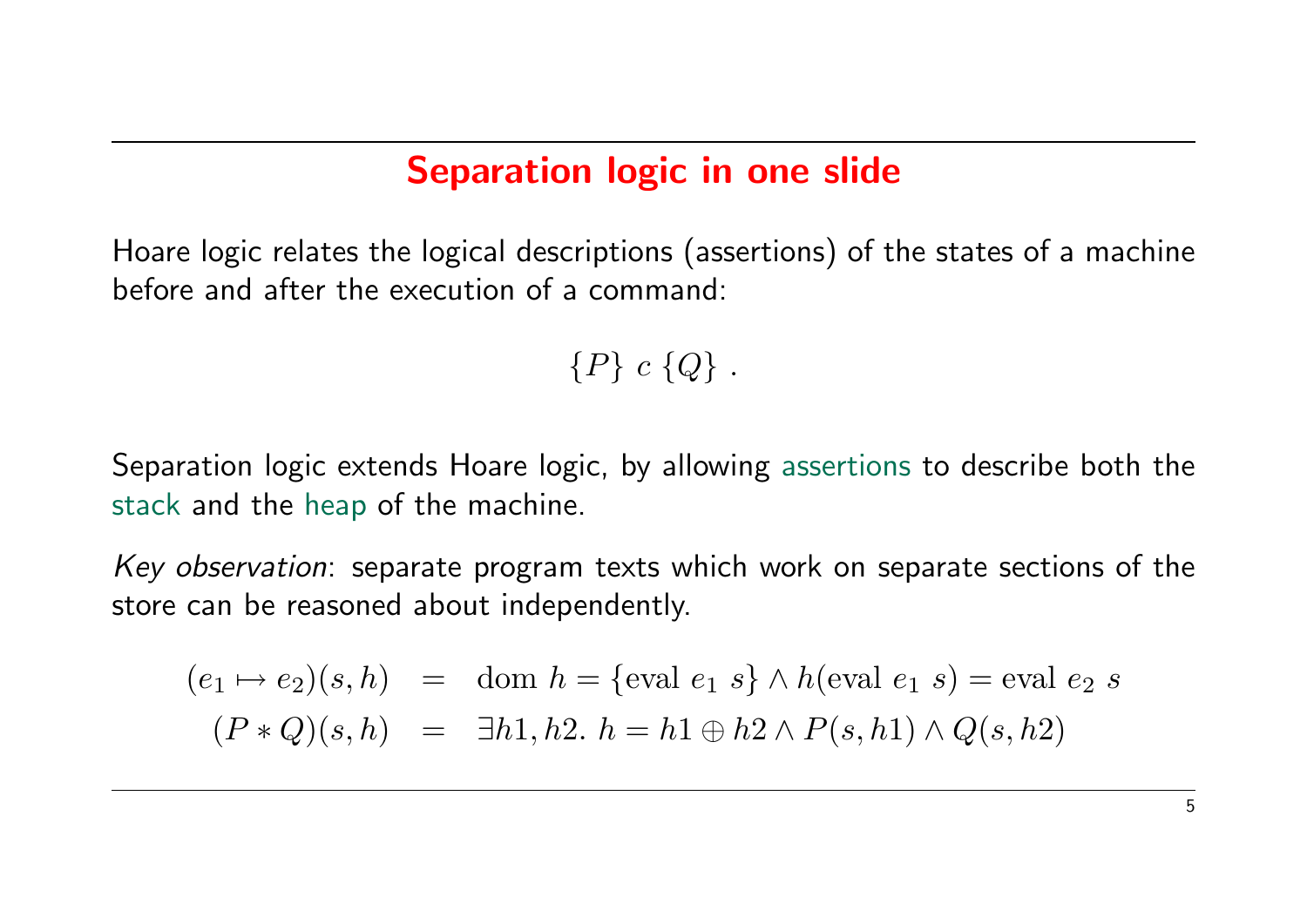# Embedding separation logic into Coq

Two alternatives when doing machine-checked proofs of imperative programs:

- implement Hoare logic directly in a logical framework such as Twelf or Isabelle;
- define the operators of Hoare logic inside an higher-order logic such as Coq or Isabelle/HOL.

Advocate for the two-level approach: most of the reasoning is not about memory cells but about the abstract objects that the data structure represent. Lemmas about those objects are most conveniently proved in a general purpose higher-order logic.

But we need lemmas and tactics to move between the two levels.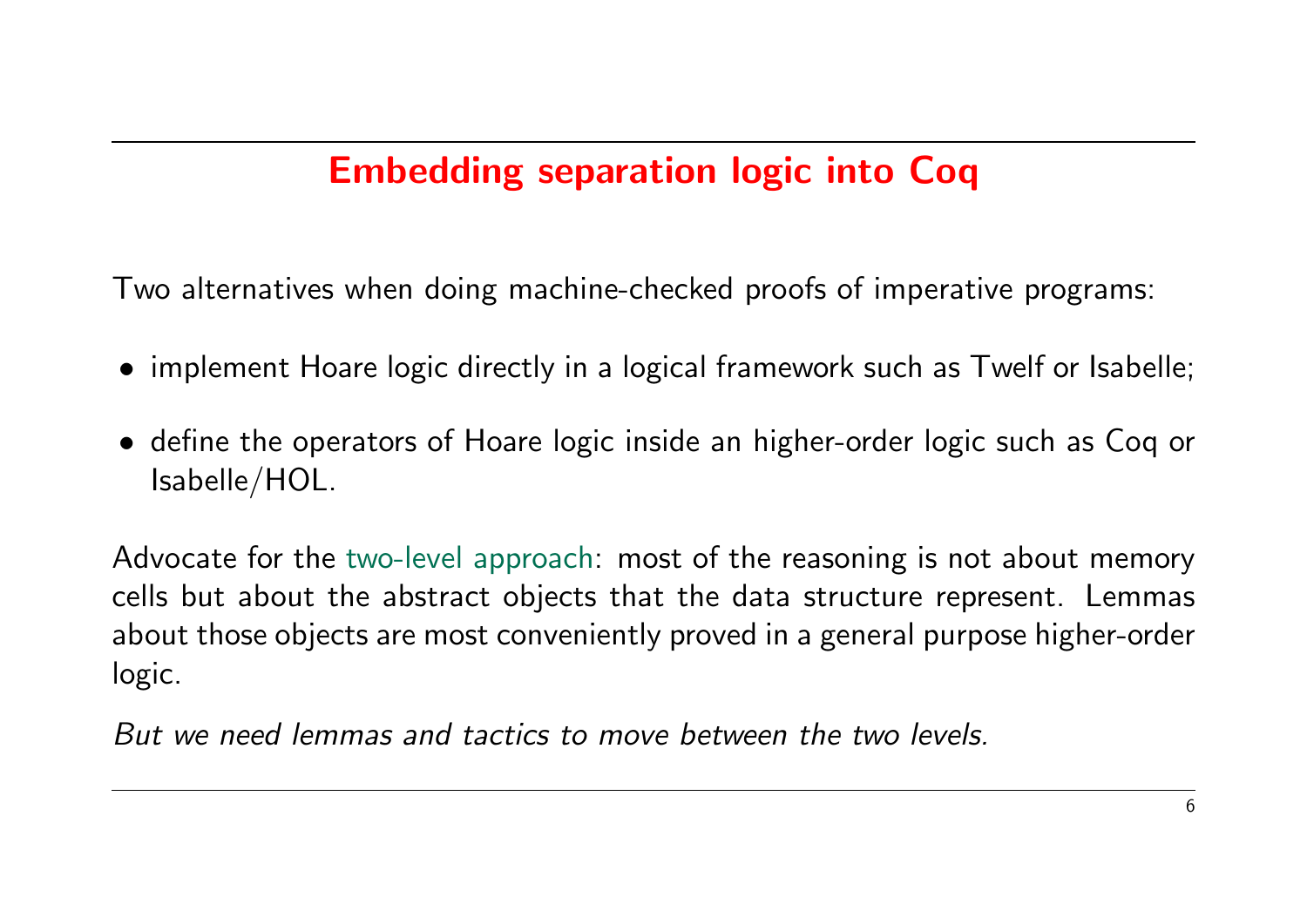#### Hoare's pun

Hoare's notation confuses program expressions with logical formulas:

$$
\{a = b \cdot 2 + 1\} b \leftarrow b \cdot 2 \{a = b + 1\} .
$$

Are assertions boolean expressions from the programming language?

$$
{P} c {Q} \equiv \forall s
$$
. evalb  $P s \Rightarrow \exists s'$ .exec  $c s' \wedge \text{evalb } Q s'$ 

Clever! But we need a non-trivial assertion language (eg. quantifications)! So, consider assertions as predicates on states:

$$
\{P\} \ c \ \{Q\} \equiv \forall s. \ P \ s \Rightarrow \exists s'. \text{exec } c \ s' \land Q \ s'
$$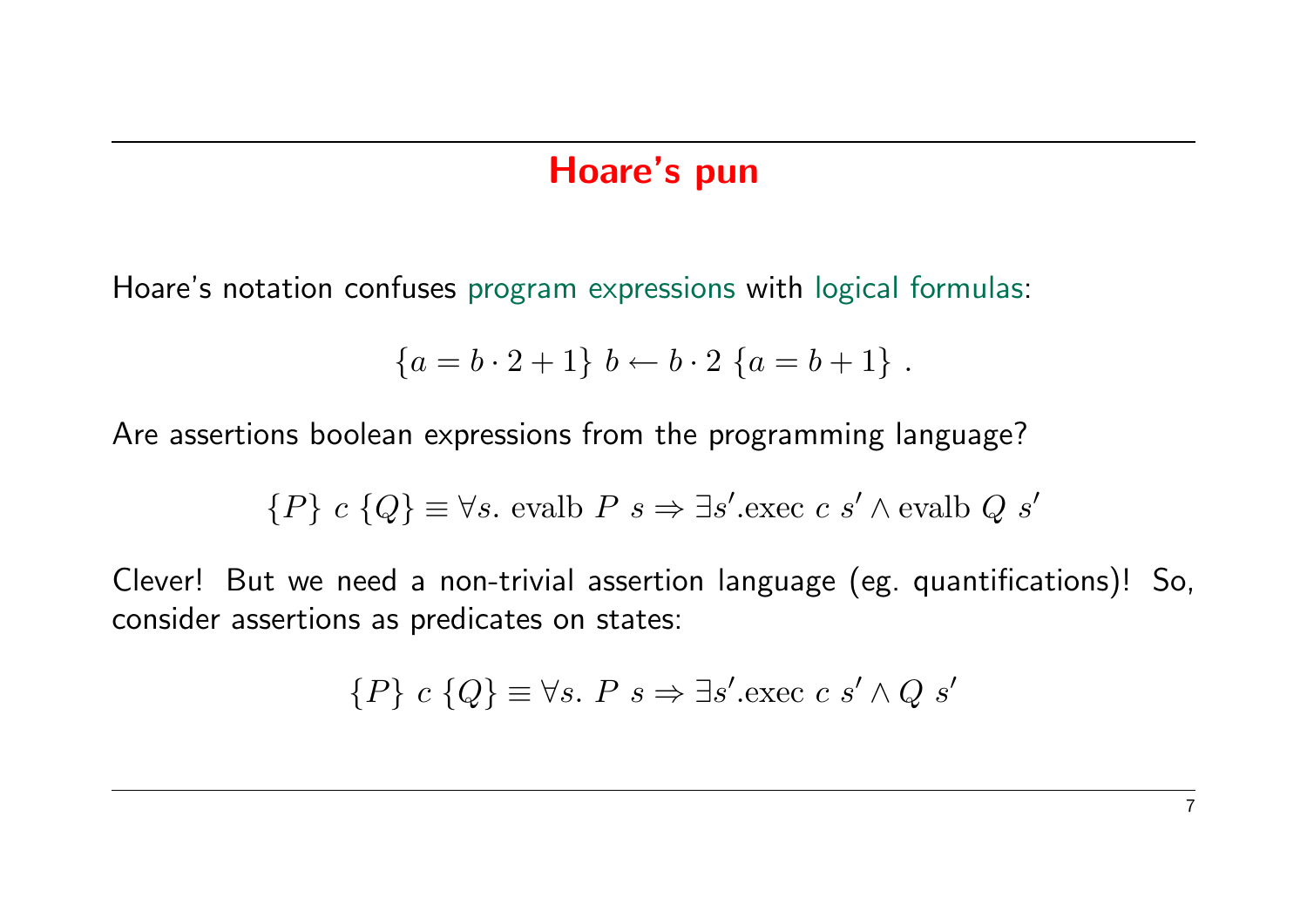#### Hoare's pun (ctd.)

With assertions-as-predicates we must write

$$
\{\lambda s. sa = 2(sb) + 1\} b \leftarrow b \cdot 2 \{\lambda s. sa = sb + 1\}
$$

or

$$
\{\text{evalb} \ (a = b \cdot 2 + 1)\}\ b \leftarrow b \cdot 2 \ \{\text{evalb} \ (a = b + 1)\} \ .
$$

However, we have the expressive power to write quantified formulas:

$$
\{\lambda s. \exists y. y = 2(sa) \land sb = y + 1\} b \leftarrow b \cdot 2 \{\lambda s. \exists z. \text{evalb} (b = a + 1) s\}
$$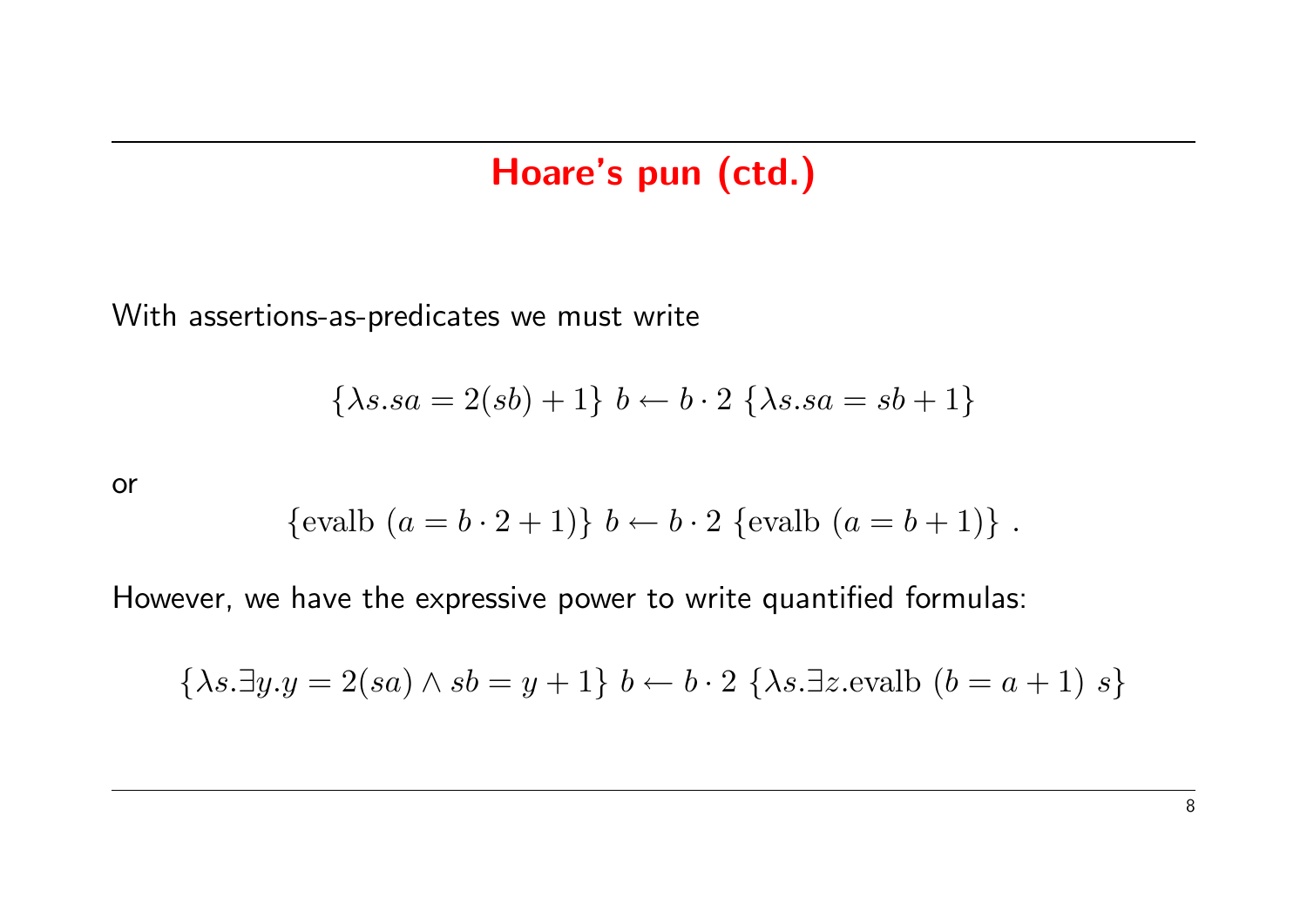#### Clumsy? No, in a tactical theorem prover

A typical situation, requires proving  $\forall s.Ps \Rightarrow Qs$ , where P is the conjunction of several  $P_i.$  With lemmas and tactics we can break up the goal into subgoals such as:

s : State  $H_1 : P_1$ ...  $H_n : P_n$  $\overline{Q_1}$ 

and these can be proved using the normal lemmas and tactics in the prover's library.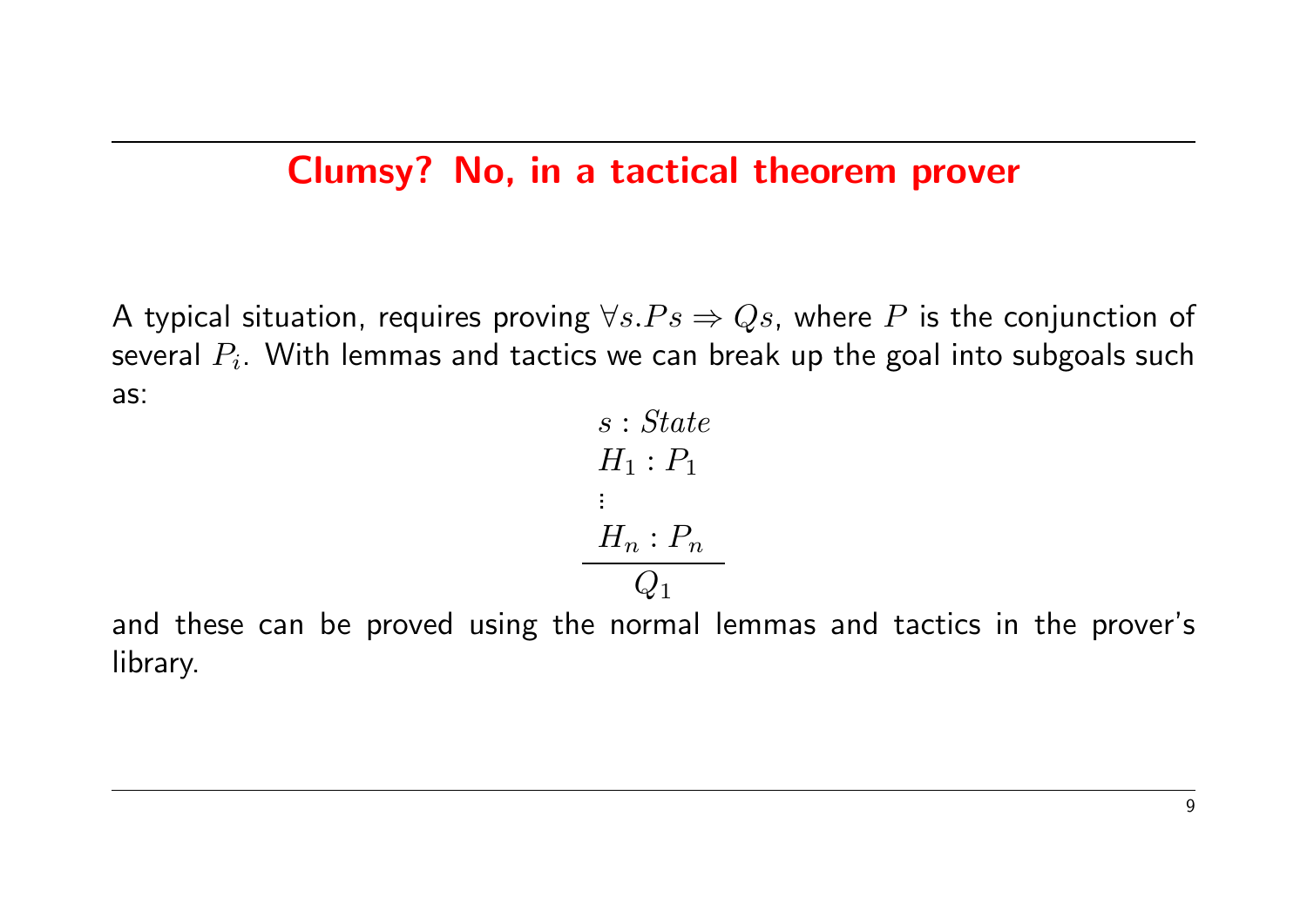#### Separation logic is different

Consider a goal such as

$$
\forall sh. As \land (P * Q * R)sh \Rightarrow (Bs \land Ush) * Vsh
$$

With routine tactics we obtain

s : Store 
$$
h
$$
 : Heap  
\n $H_1: As$   
\n $h_p$  : Heap  $h_q$  : Heap  $h_r$  : Heap  $h_{pq}$  : Heap  
\n $H_{pq}: h_{pq} = h_p \cup h_q$   $H_h: h = h_{pq} \cup h_r$   
\n $H_{pq'}: h_p \cap h_q = \{\}$   $H_{h'}: h_{pq} \cap h_r = \{\}$   
\n $H_2Psh_p$   $H_3: Qsh_q$   $H_4: Rsh_r$   
\n $Bs \wedge \exists h_u h_v.H = h_u \cup h_v \wedge h_u \cap h_v = \{\} \wedge Ush_u \wedge Vsh_v$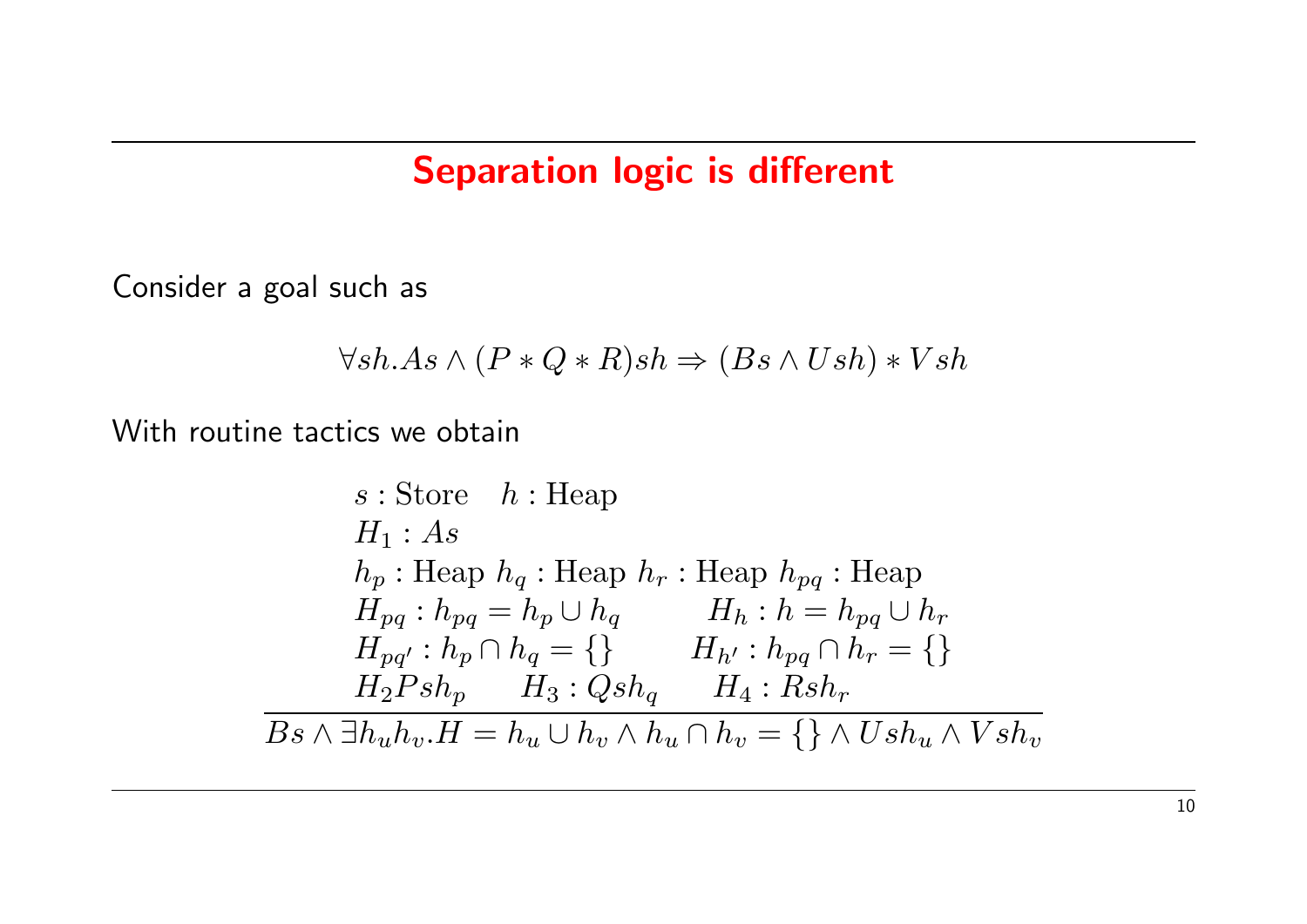# Tactics for separation logics

Disgusting! We want to hide the explicit manipulation of the heap: after all this is what separation logic is about. And...

- purely mathematical reasoning should proceed naturally;
- Hoare-triple reasoning should proceed naturally;
- there should be natural transitions between the two levels.

Is this possible? Yes! Demo...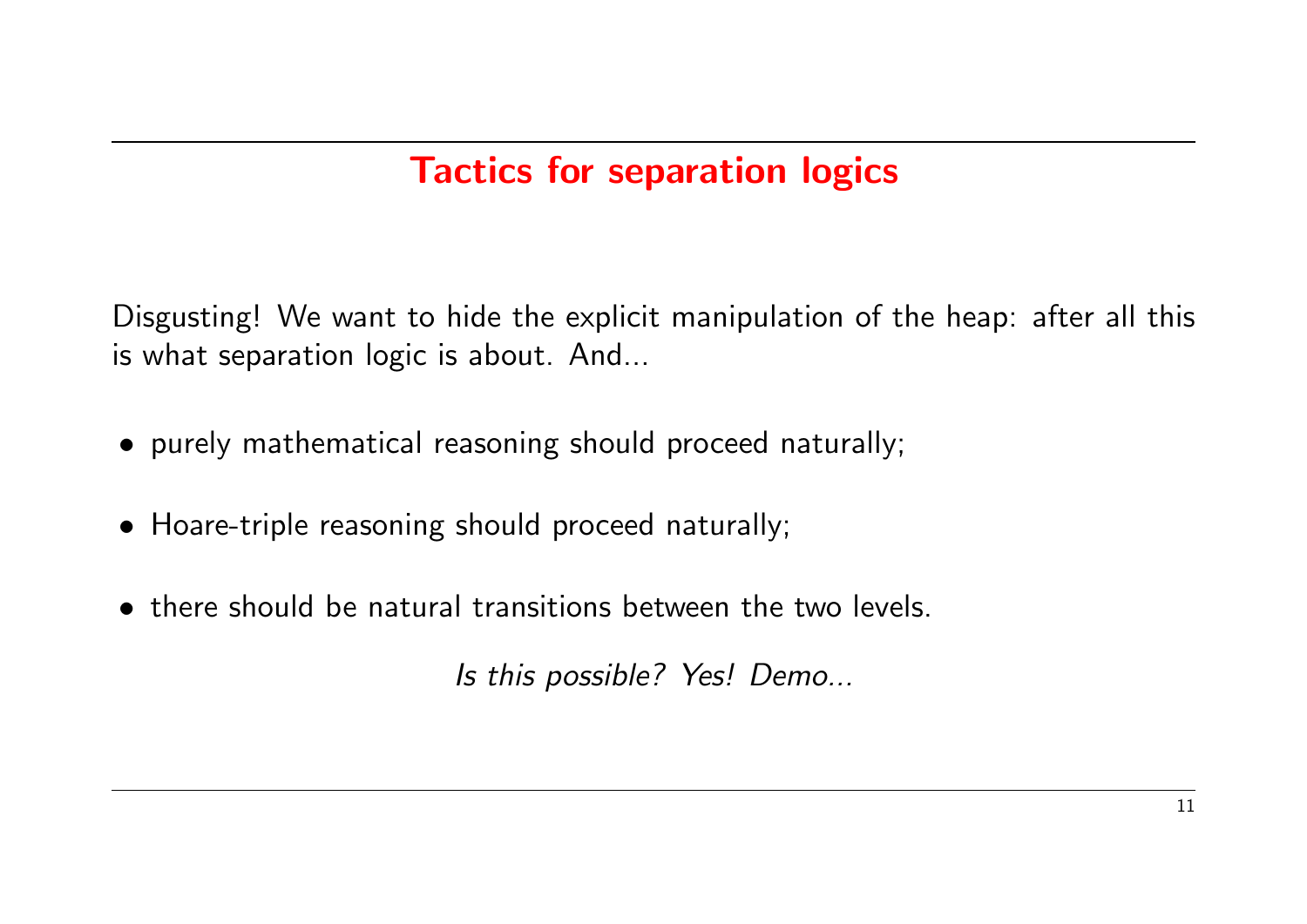# Soundness of our (sequential) separation logic

Leroy compiler is proved correct with respect to a big-step semantics. This is not suitable for our purposes, as we want to reason about concurrent programs. We also want to support non-trivial control flow (avoid trace semantics), and avoid all search rules

- define a continuation based semantics;
- prove that it is equivalent to Leroy big-step semantics;
- prove the soundness of the logic with respect to it.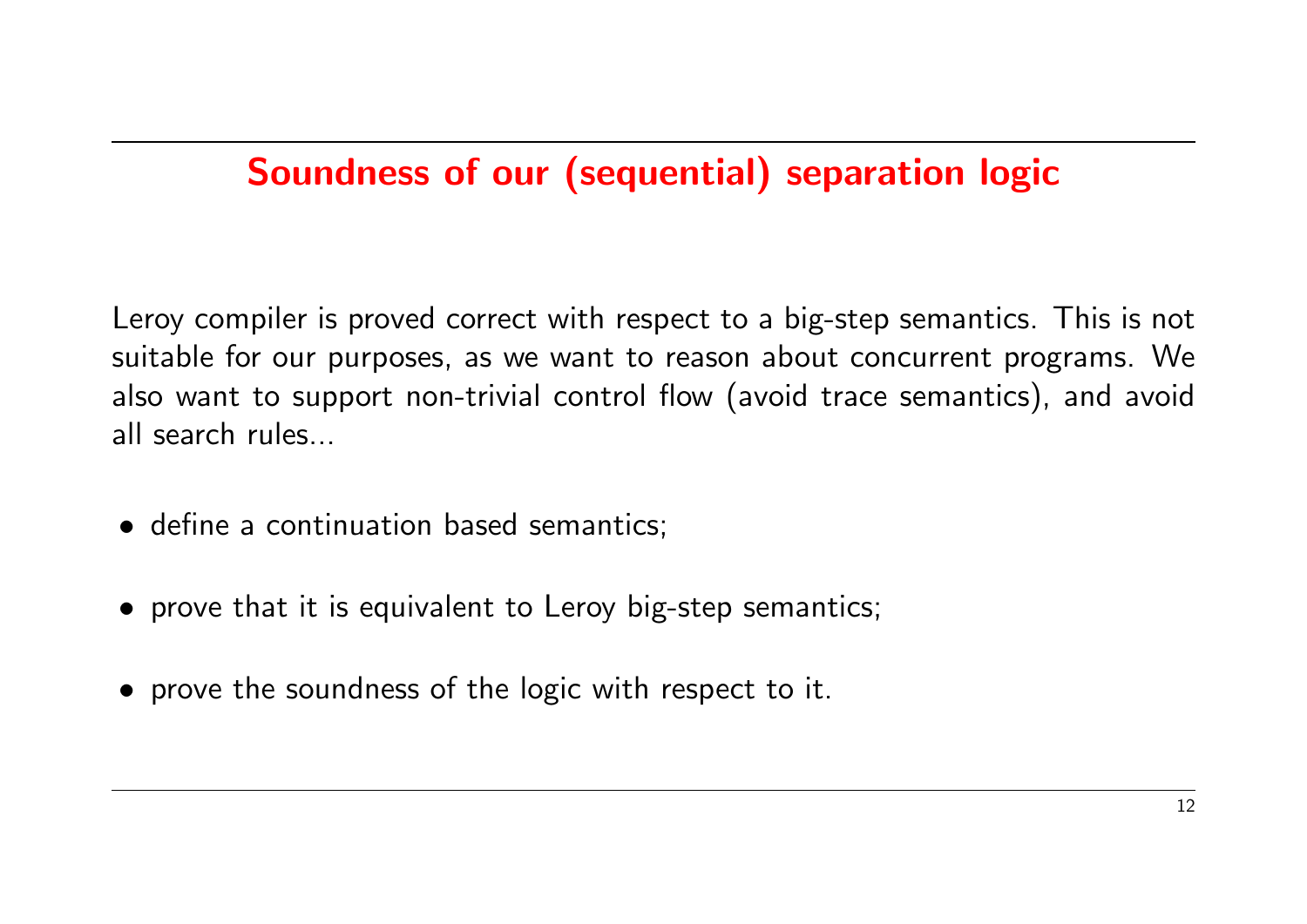# The sequential machine

 $\Psi \vdash ((\sigma, \kappa), m) \mapsto ((\sigma', \kappa'), m')$ 

- a global state:
	- a memory  $m$ ;
	- $-$  a program (mapping function names to function bodies)  $\Psi$ ;
- a closure:
	- a local state  $\sigma$  (definining the stack pointer sp, the environment  $\rho$ , and the view of the world  $w$ );
	- the current continuation  $\kappa$ .
- the continuations: Kstop  $|s \cdot \kappa|$  Kblock  $\kappa$  | Kcall  $(...) \kappa$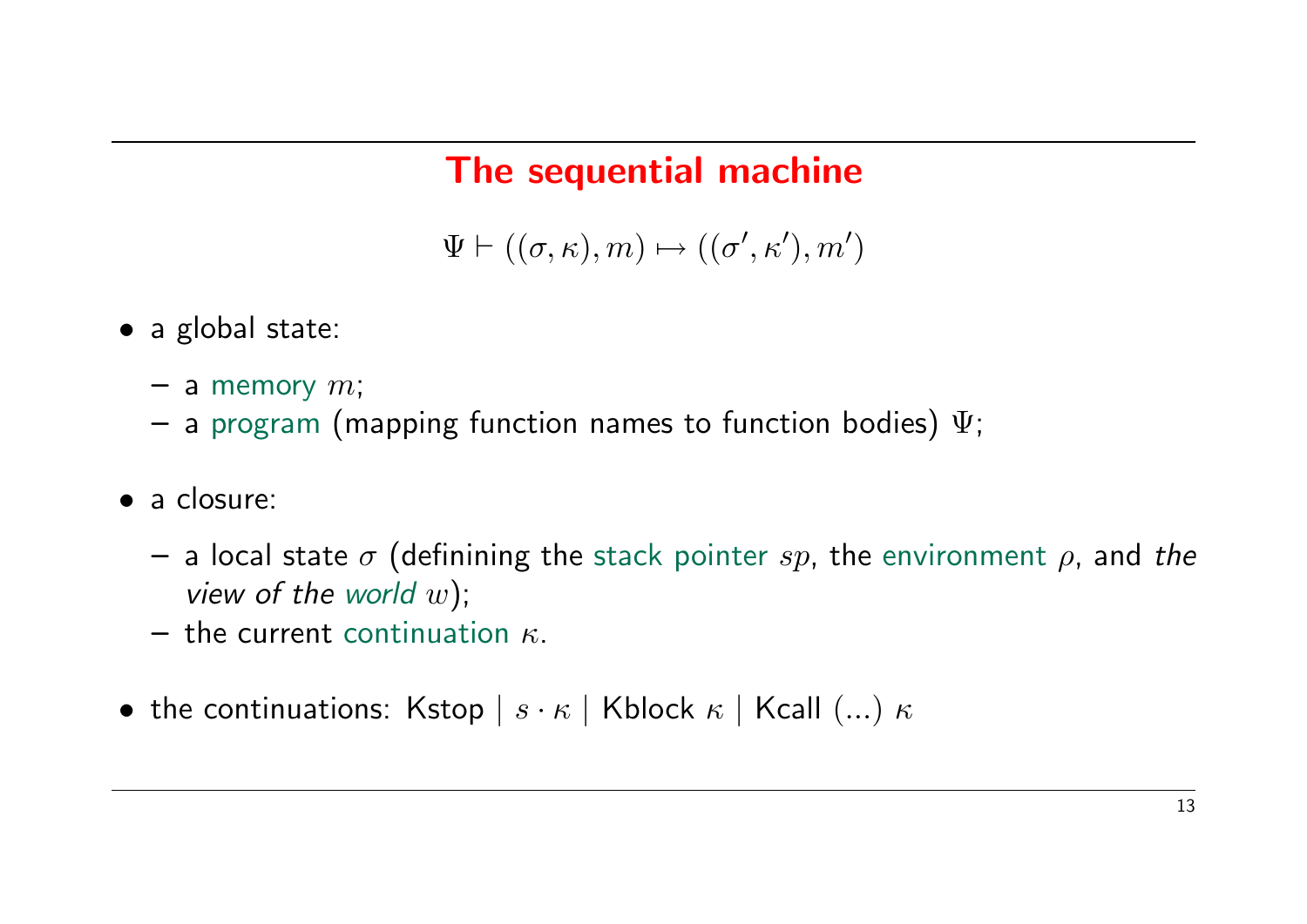## **Worlds**

A world gives permission to take actions on memory locations. For instance, in a world  $w$  such that:

 $w \vdash l_1 \wedge w \vdash l_2$ 

the machine can read and modify the cells  $l_1$  and  $l_2$  while

the machine is stuck if it accesses another cell  $l_3$ .

For now, a world looks like a *footprint* and keeps track of the memory allocated to the current computation.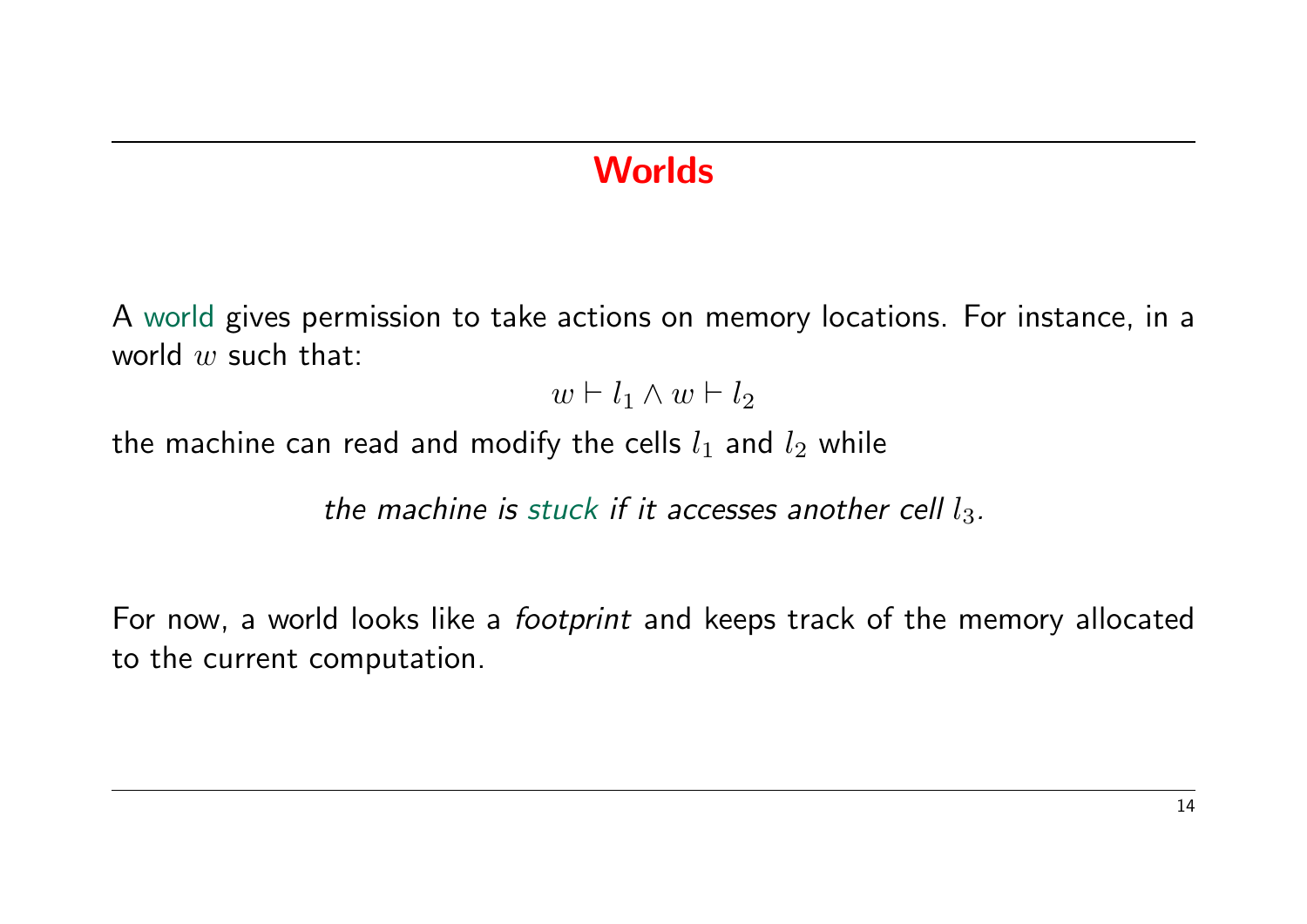#### Interpretation of separation logic

- A continuation  $k=(\sigma,\kappa)$  is stuck if  $\kappa\neq K$ stop and there does not exist  $k'$ such that  $k \mapsto^* k'$ .
- A sequential state is safe if it cannot reach a stuck state.
- an assertion  $P$  guards a control  $\kappa$  ( $P\square\kappa$ ) if whenever  $P$  holds  $\kappa$  is safe:

$$
P\Box \kappa \equiv \forall \sigma, m. \; \sigma, m \vdash P \Rightarrow \mathsf{safe}((\sigma, \kappa), m) \; .
$$

• Hoare triple:

$$
\{P\}\ s\ \{Q\}\ \ \equiv\ \ \forall \kappa.\ Q\Box\kappa \Rightarrow P\Box s\cdot \kappa
$$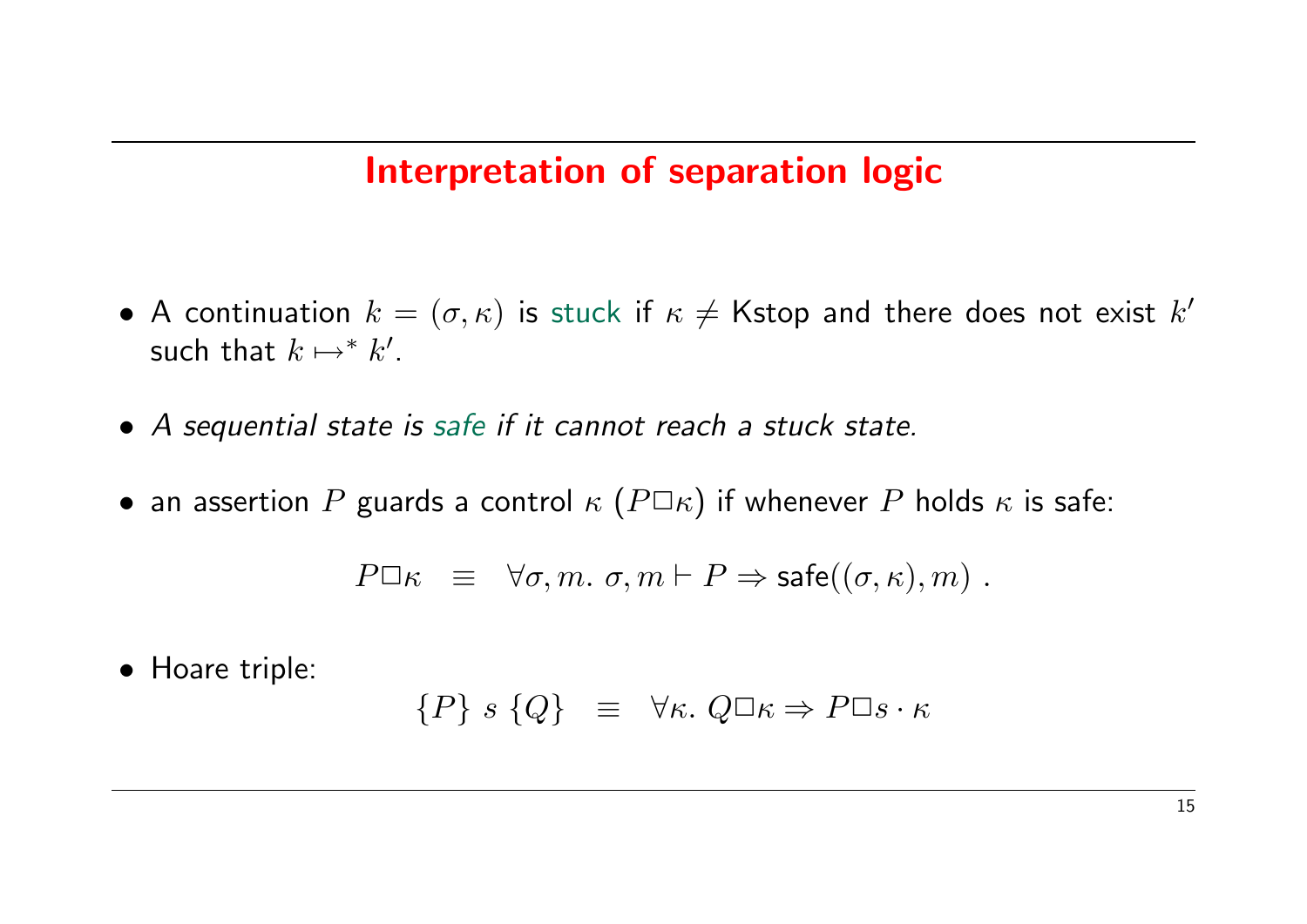#### Soundness and program safety

• Prove many lemmas that show when it is safe to conclude  $\{P\}$  s  $\{Q\}$ :

$$
\forall P. \{P\} \text{ skip } \{P\} \qquad \qquad \frac{\{P\} \ s \{Q\} \land (\forall \sigma, m. \ R \sigma m \Rightarrow P \sigma m)}{\{R\} \ s \{Q\}}
$$

• Using the lemmas, showing that

{True} call main {True}

for a program  $\Psi$  is enough to ensure that  $\Psi$  is safe.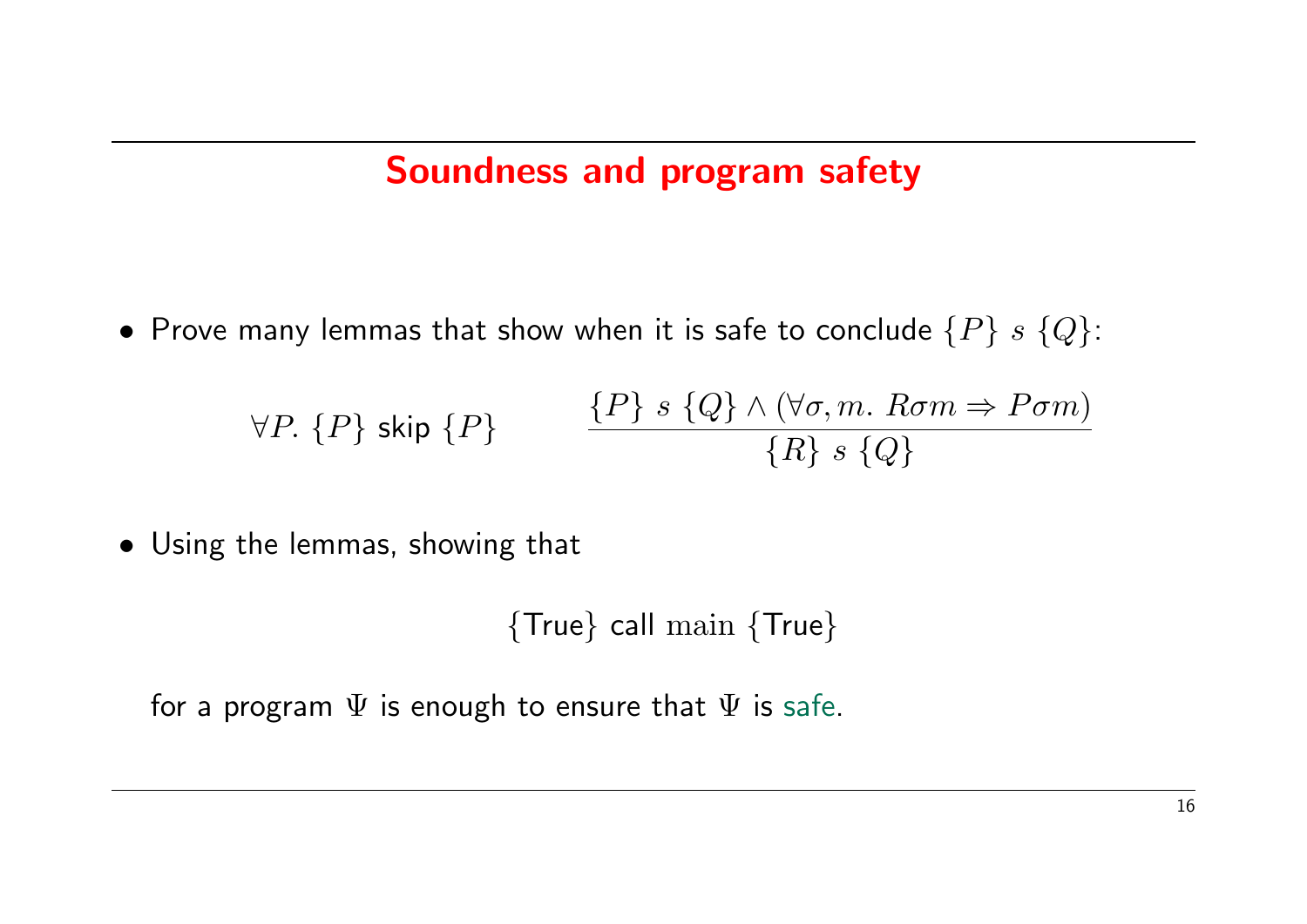# Concurrent CMinor

Concurrent CMinor extends CMinor with thread creation (spawn), shared memory and semaphores.

Semaphores are allocated on the heap, and can be dinamically created.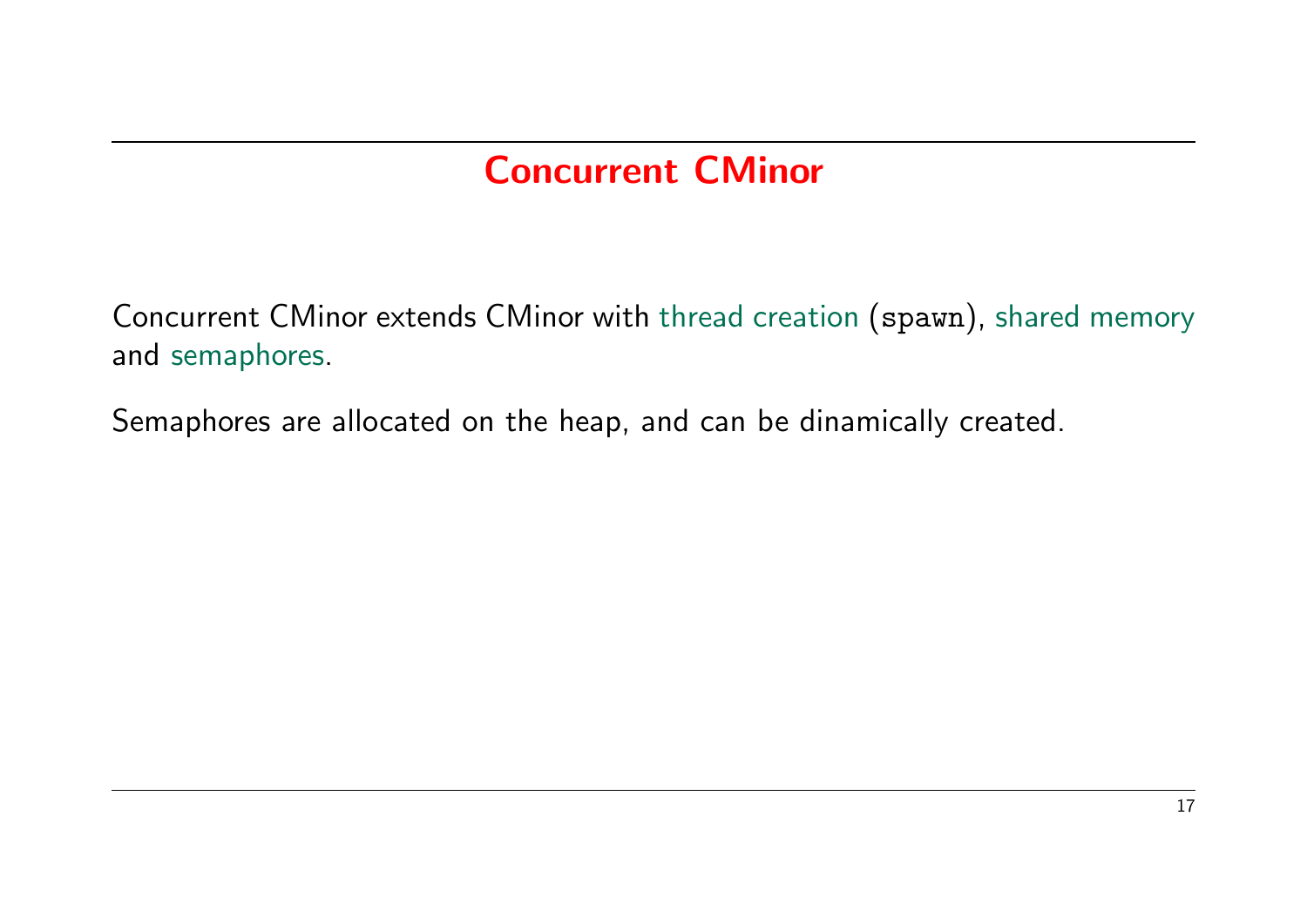# Concurrent Separation Logic

O'Hearn ideas:

- if the precondition of a statement says  $l \mapsto e$ , then that statement has exclusive access to location l;
- $\bullet$  each lock protects some memory locations:  $\{P\}$  lock  $l$   $\{P \ast R_l\}$  where  $R_l$  is the lock invariant (an assertion that describes the locations protected by the lock).
- we can prove that well-synchronised programs are safe!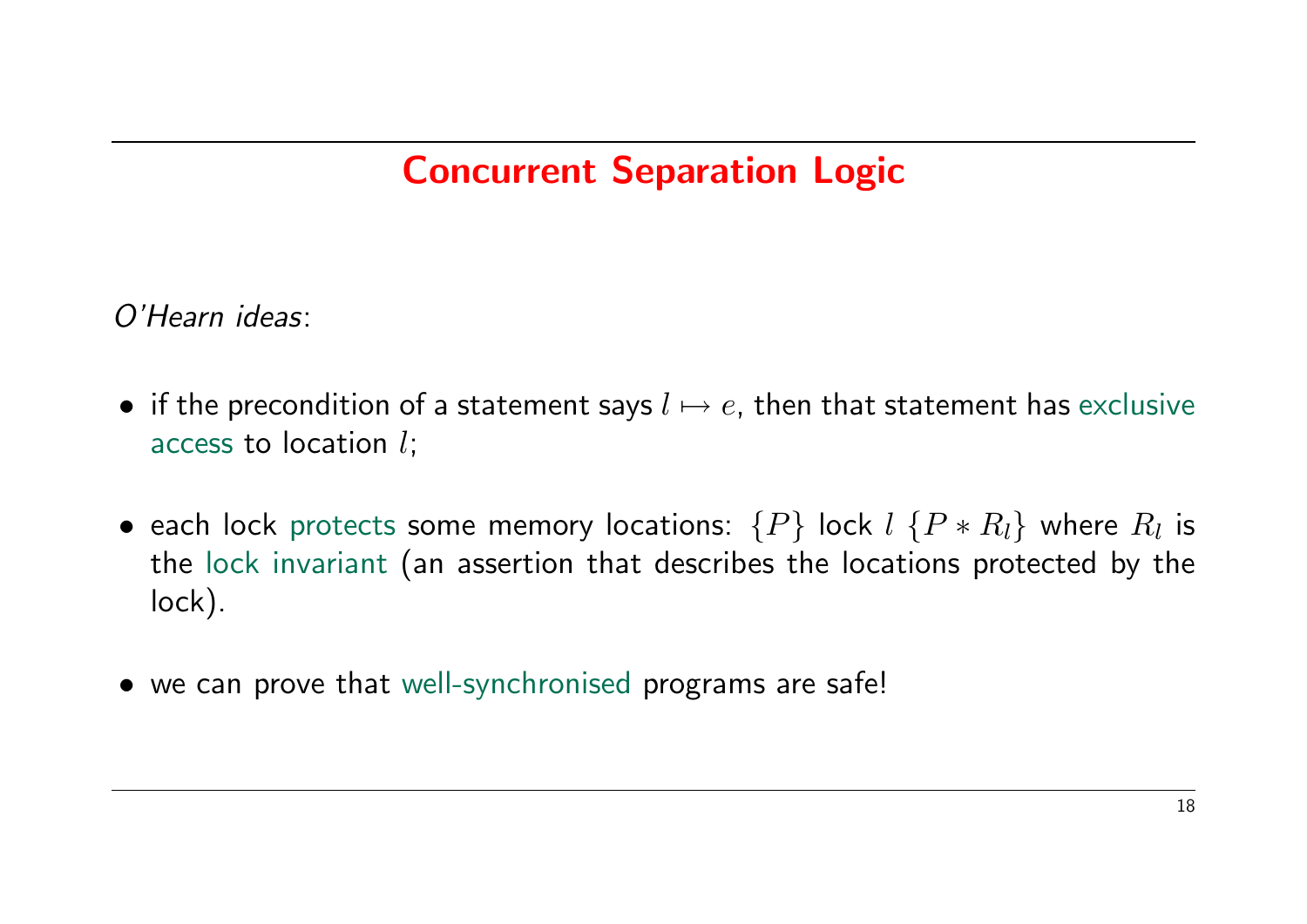## A realistic Concurrent Separation Logic

O'Hearn concurrent separation logic has several drawbacks (locks cannot be dynamically created, etc), but most importantly...

...it supposes that locks are shared variables allocated on the stack!

We designed a concurrent separation logic that:

- support a realistic memory model;
- allows creation and disposal of resources;
- allows concurrent read accesses using partial ownership:
	- $-$  writing a cell requires  $100\%$  of ownernship, but reading only needs a fraction;
	- it holds that  $l \mapsto_{100\%} v = l \mapsto_{50\%} v * l \mapsto_{50\%} v$ .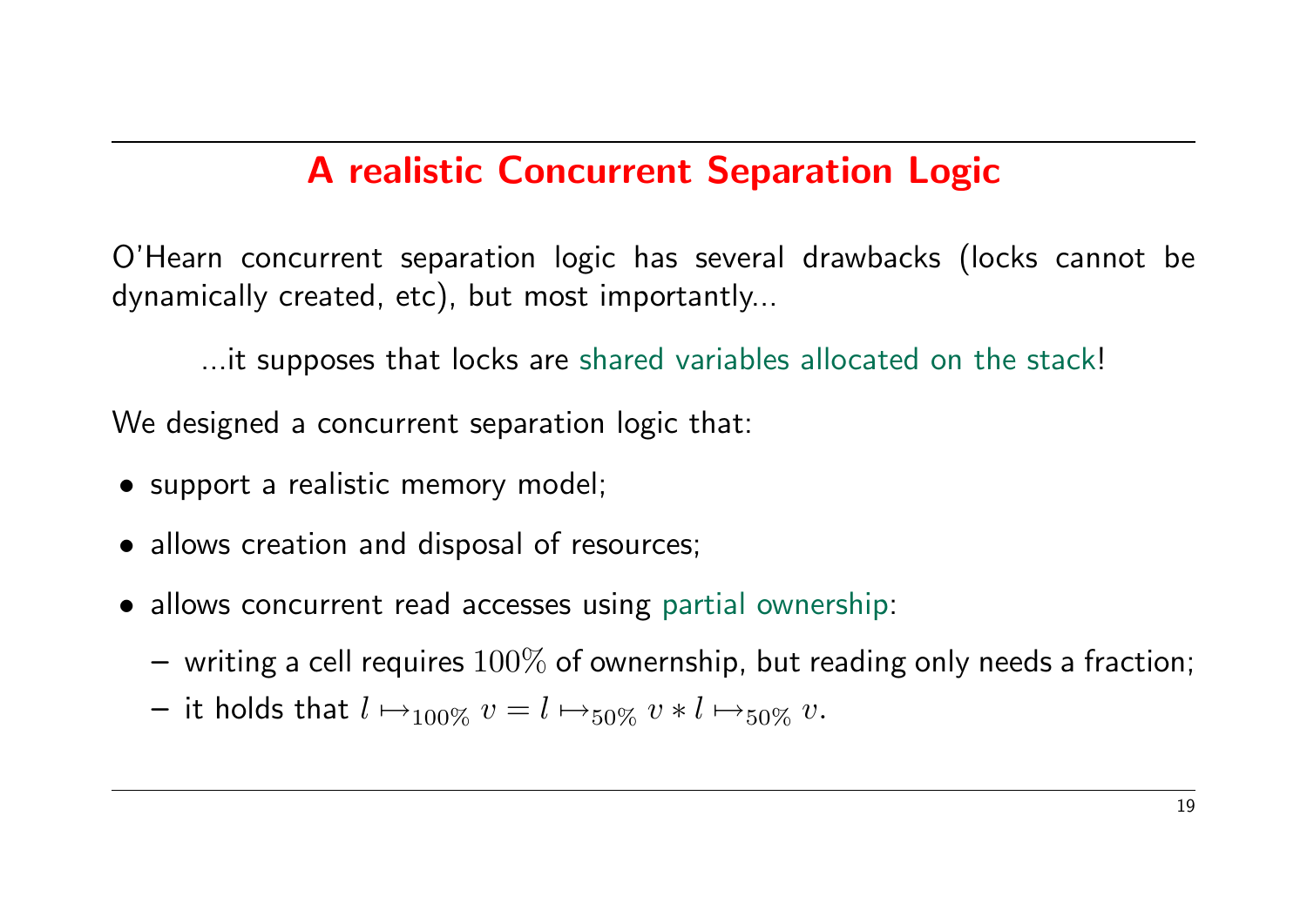#### The concurrent machine

 $\Psi \vdash \Omega, (\sigma_1, \kappa_1) \cdots (\sigma_n, \kappa_n), m, w_g \Rightarrow \Omega', (\sigma'_1)$  $\sigma'_1, \kappa'_1) \cdots (\sigma'_r$  $\mathcal{H}_n',\kappa'_n), m',w'_g$ 

- the scheduler  $\Omega$  is a list of natural numbers;
- $\bullet\,$  there is a list of threads  $(\sigma_i,\kappa_i)$ 
	- new continuations: Klock  $e \cdot \kappa$  | Kunlock  $e \cdot \kappa$  | Kfork  $e \cdot e \cdot \kappa$ ;
- $m$  is the memory;
- the global world specifies the invariants of unheld resources (next slide).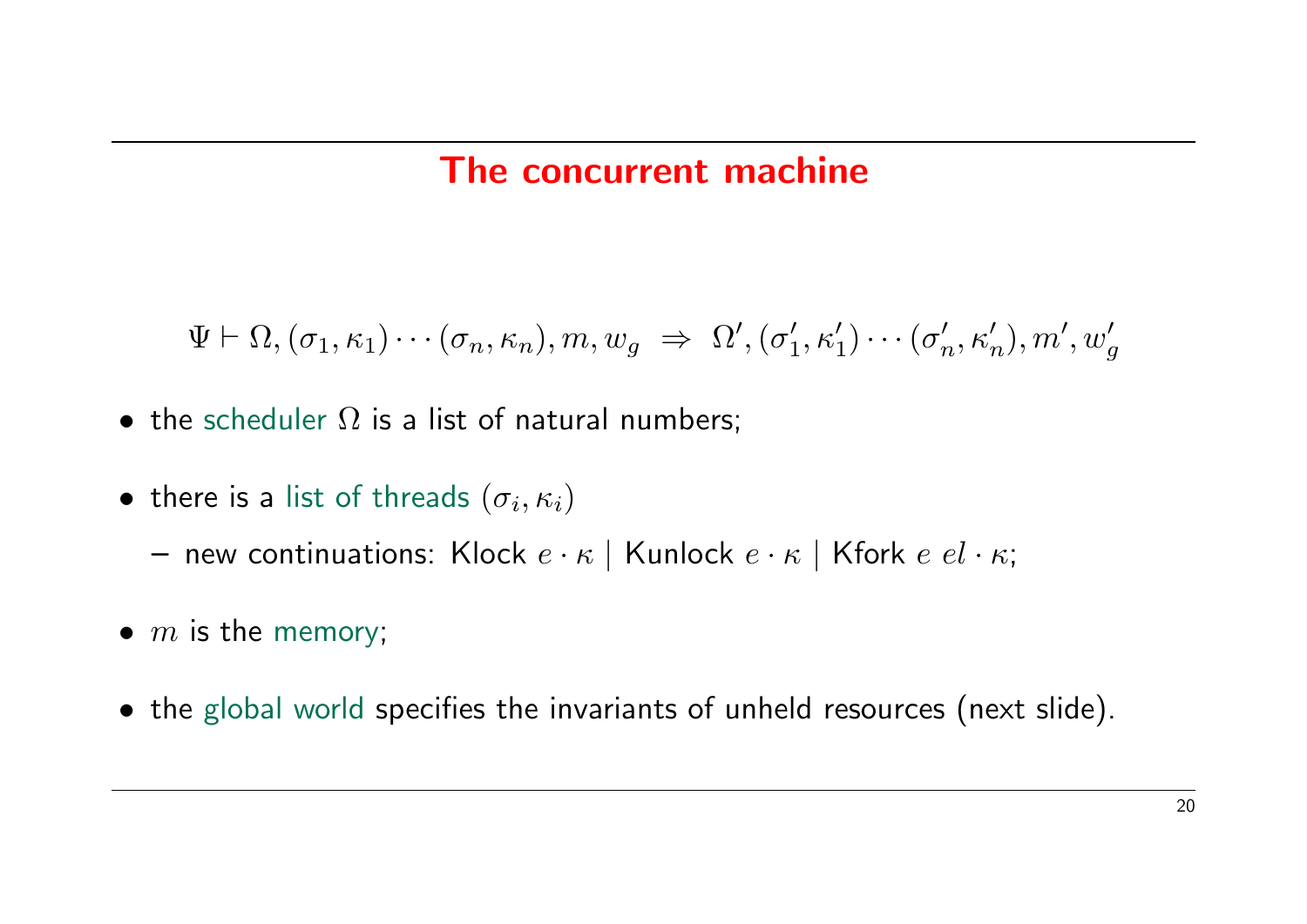#### Worlds, refined

In the concurrent machine a world  $w$ :

• grants partial or total acces to a resource:

```
w ⊢ read l_1 \wedge w ⊢ write l_2
```
• specifies lock invariants:

 $w \vdash \textsf{lock} \ l$  with  $R$ 

• specifies the state of locks:

 $w \vdash \text{hold } l$ 

(A model can be built using stratification as in Appel, Méllies, Richards, Vouillon).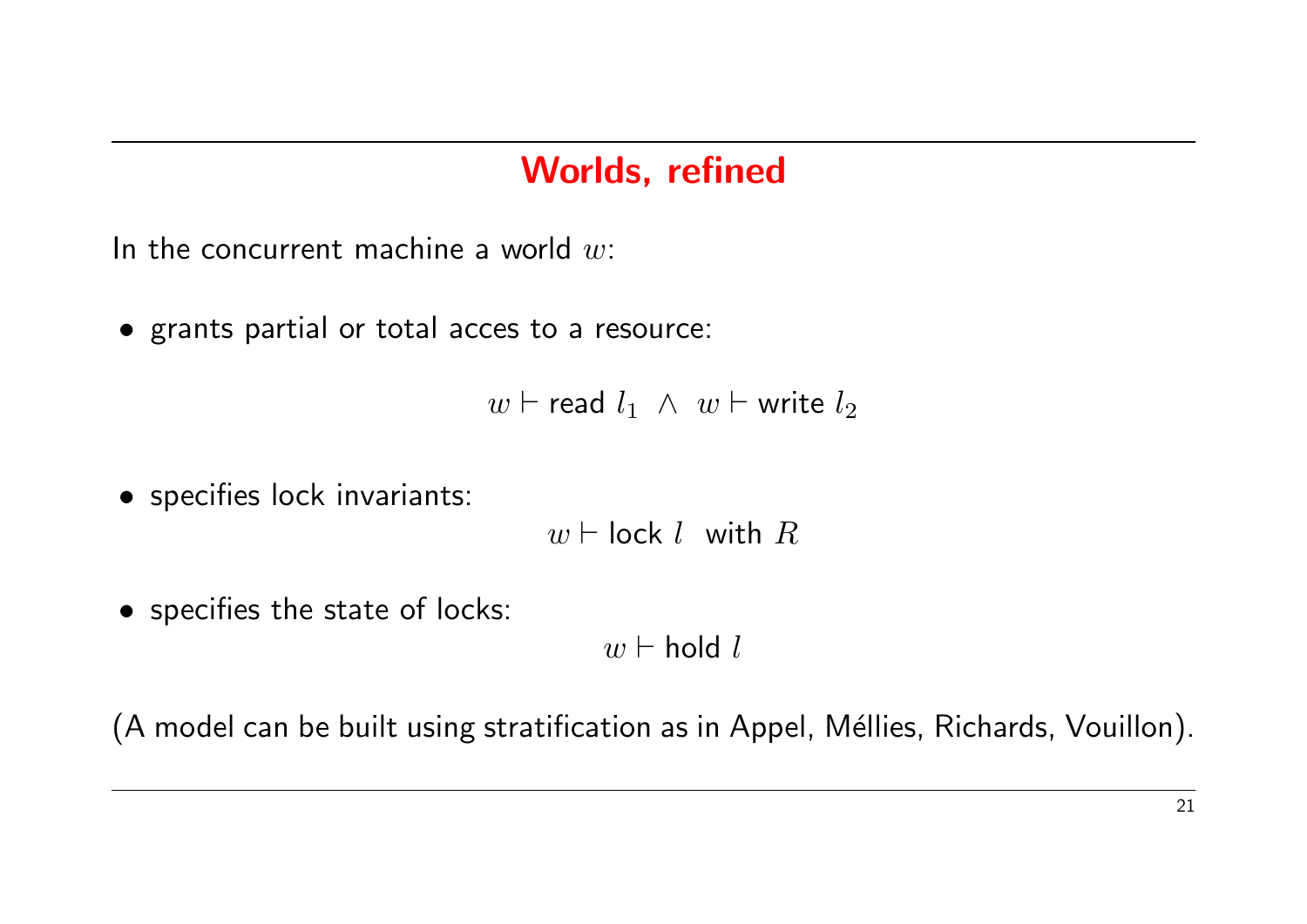## The behaviour of the concurrent machine

 $\Psi \vdash \Omega, (\sigma_1, \kappa_1) \cdots (\sigma_n, \kappa_n), m, w_g \Rightarrow \Omega', (\sigma_1'$  $\sigma'_1, \kappa'_1) \cdots (\sigma'_r$  $\mathcal{H}_n',\kappa'_n), m',w'_g$ 

A few cases... For the thread indicated by the scheduler  $\Omega$ :

- if  $\kappa$  is sequential, run the thread non-preemptively until either
	- if becomes Klock  $e \cdot \kappa$  | Kunlock  $e \cdot \kappa$  | Kfork  $e \cdot e \cdot \kappa$ ;
	- it becomes Kstop.
- if  $\kappa =$  Klock  $e$  and the lock is available:
	- $-$  lock  $e$ ;
	- transfer the permissions described in the invariant to the thread;
	- return to the thread list with  $\kappa$ .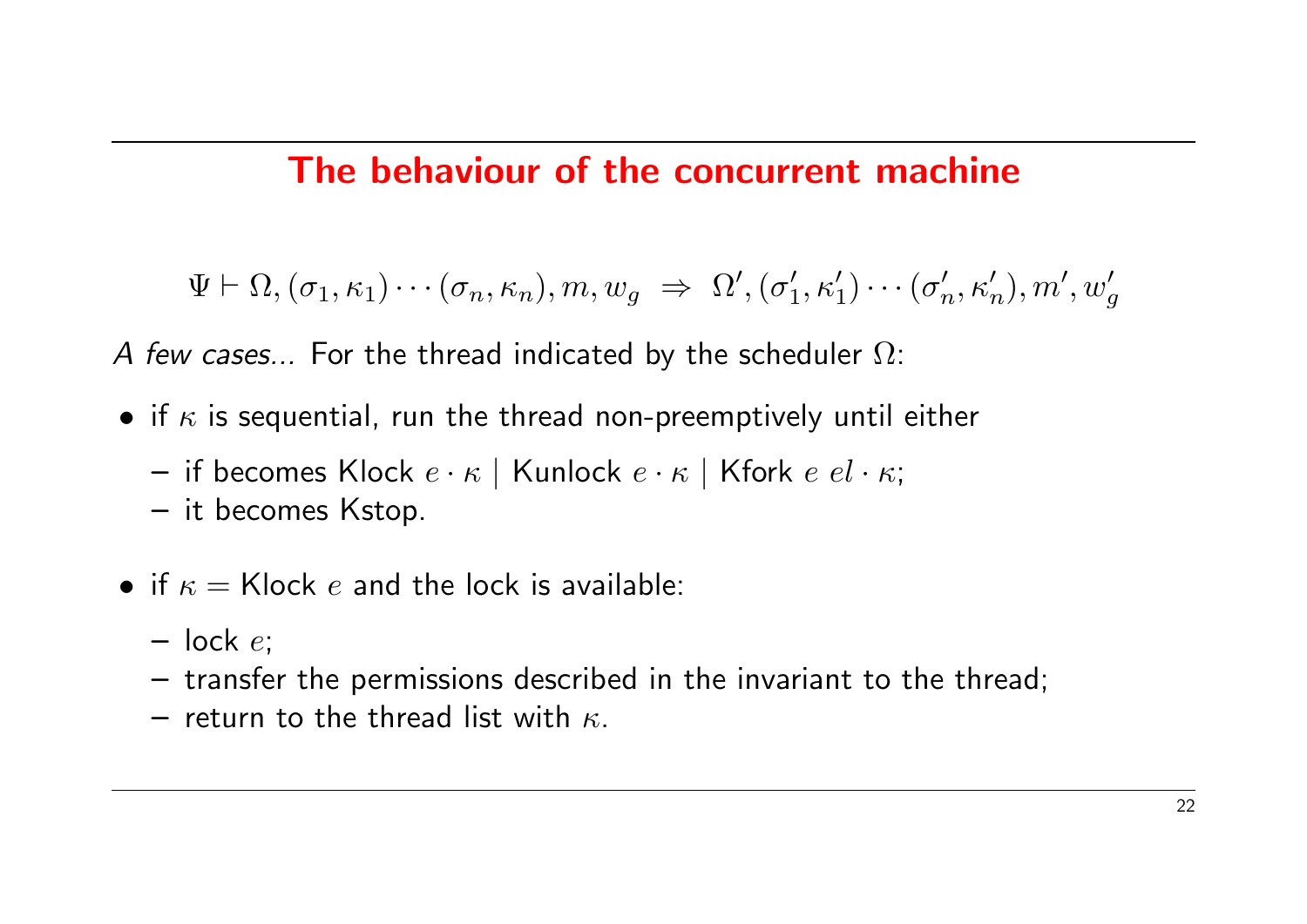# Safety of the concurrent machine

- A concurrent state is safe if for any scheduler, we cannot reach a stuck state.
- This implies both noninterference and that all lock invariants are obeyed.
- But how can we prove that a machine is safe?
	- We want to state and prove correctness properties for threads (and these should combine to provide safety for the whole machine);
	- Reasoning sequentially is hard enough: hide as much of the concurrent machine as possible.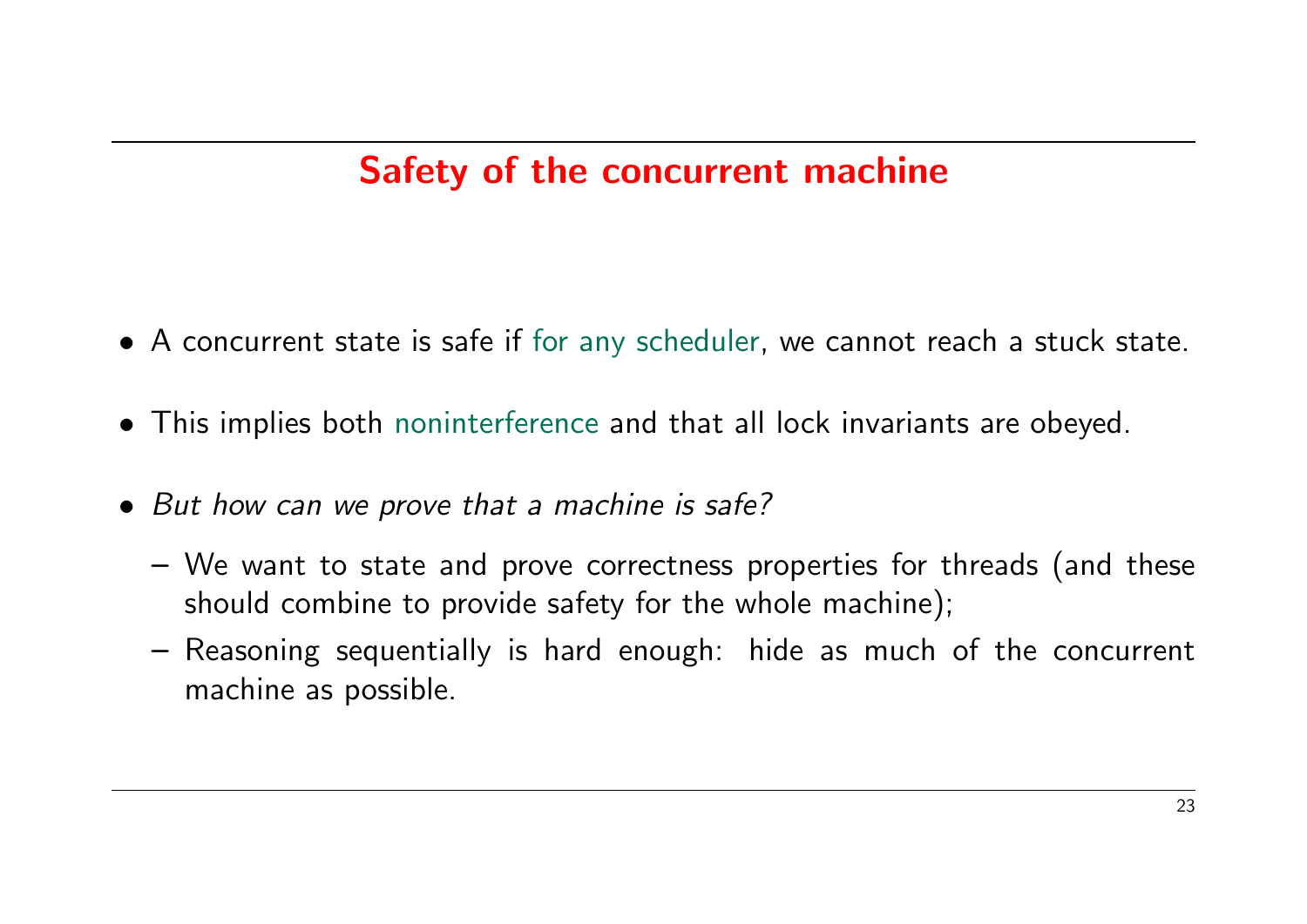## An oracular machine

 $\Psi \vdash (\omega, (\sigma, \kappa), m) \leadsto (\omega', (\sigma', \kappa'), m')$ 

Ideas:

- for sequential actions, the machine behaves as the sequential machine;
- for lock, unlock or fork, the machine consults the oracle  $\omega$  to see the state of the machine when this thread is scheduled again.

The oracle  $\omega$  simply simulates the concurrent machine until the thread is called again.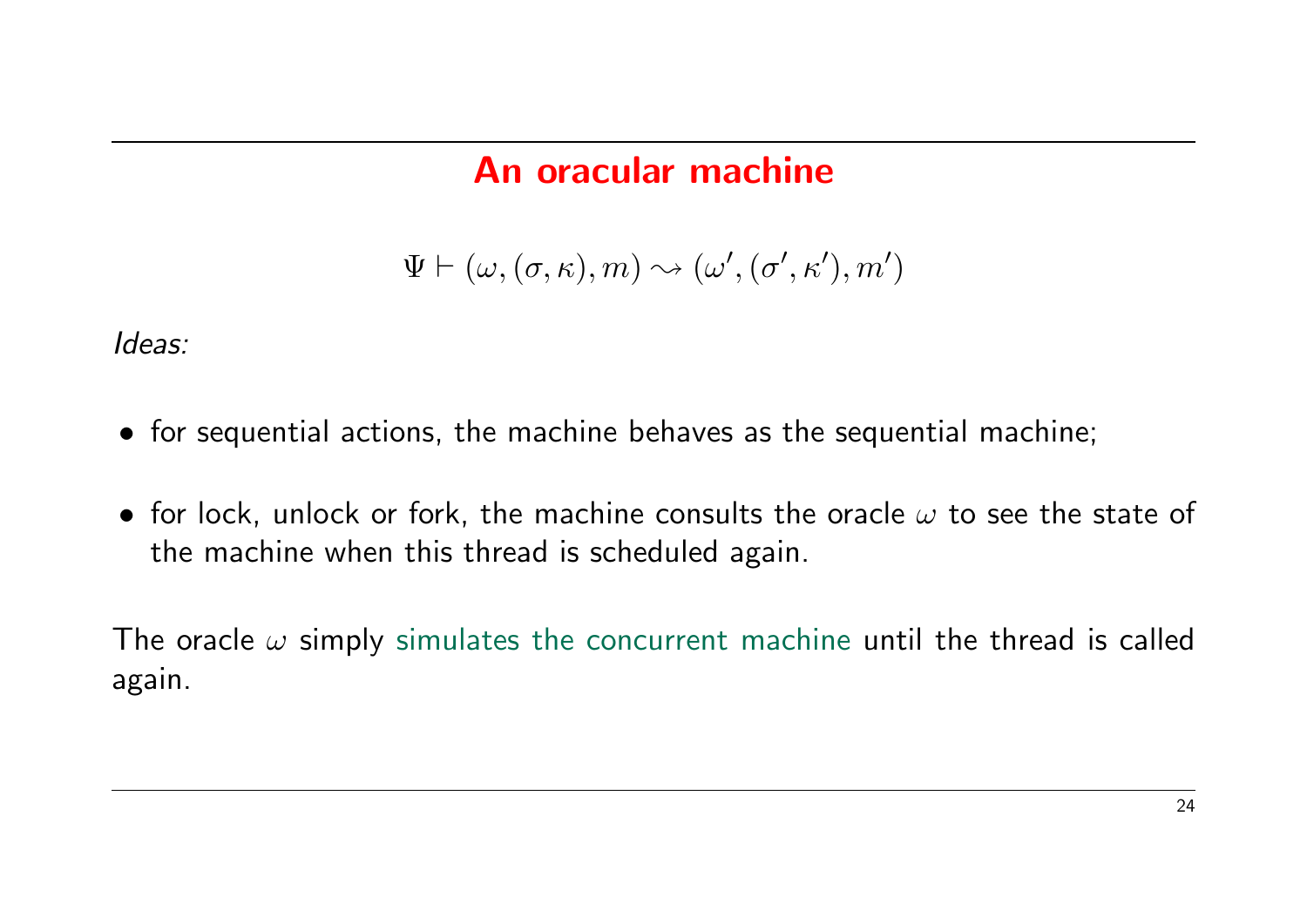#### Oracular safety

- A continuation  $k = (\sigma, \kappa)$  is stuck if  $\kappa \neq$  Kstop and there does not exist  $k'$ such that  $k \mapsto^* k'$ , or  $\kappa$  is concurrent and the oracle tells us that we cannot continue.
- A state is safe if for all oracles it cannot reach a stuck state.
- an assertion P guards a control  $\kappa$  ( $P\square\kappa$ ) if whenever P holds  $\kappa$  is safe:

$$
P\square \kappa \;\; \equiv \;\; \forall \sigma, m. \;\sigma, m \vdash P \Rightarrow \mathsf{safe}((\sigma, \kappa), m) \; .
$$

• Hoare triple:

$$
\{P\} \ s \ \{Q\} \ \equiv \ \forall \kappa. \ Q \Box \kappa \Rightarrow P \Box s \cdot \kappa
$$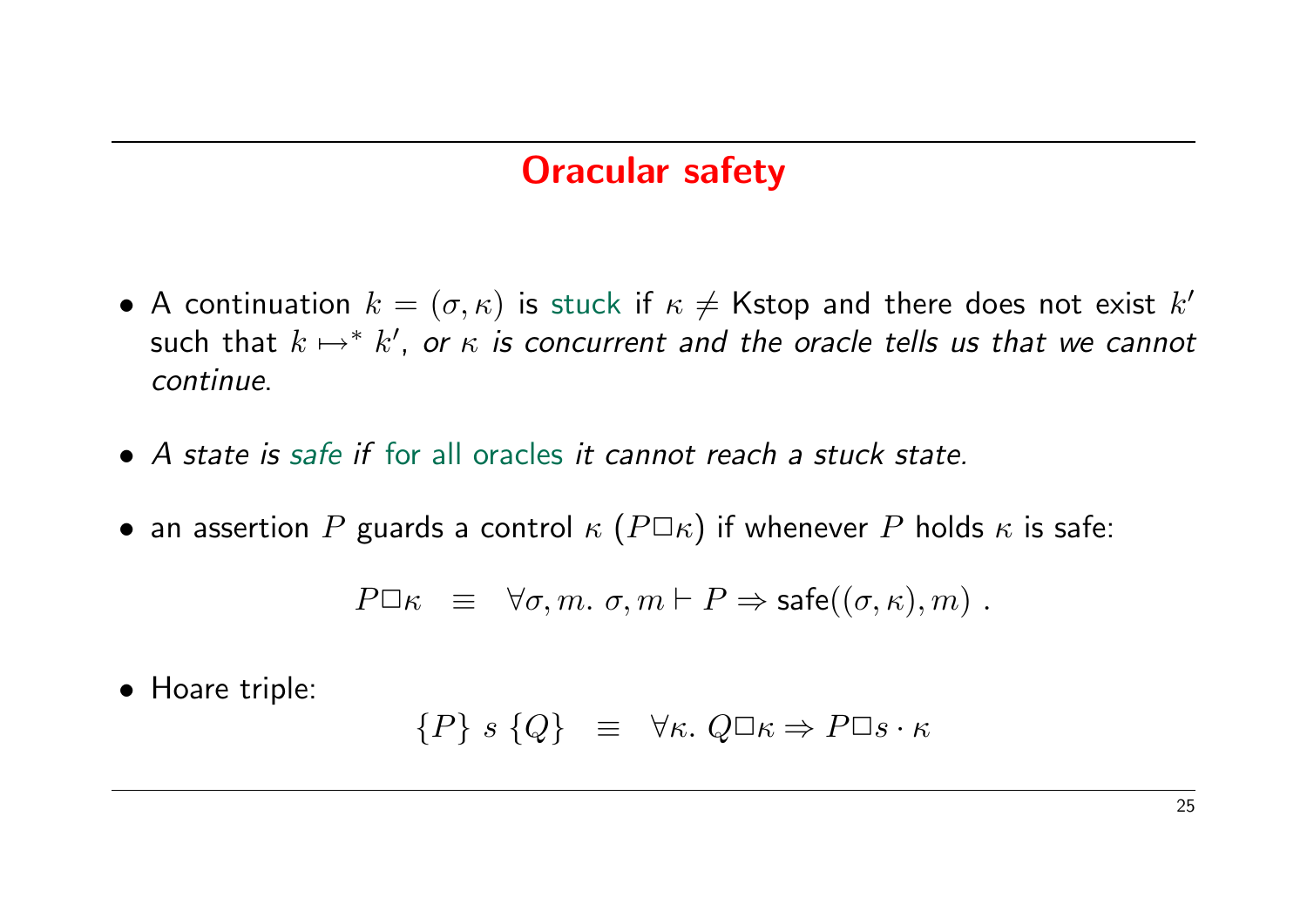# Recycling sequential reasoning

• Prove many lemmas that show when it is safe to conclude  $\{P\}$  s  $\{Q\}$ :

 $\forall \Psi, R$ . {lock l with  $R$ } lock l {lock l with  $R *$  hold  $l * R$ }

- Since  $\omega$  does not change for any sequential instruction, all of the old proofs about purely sequential rules are reusable.
- Using the lemmas, we can prove correctness and safety properties for our threads when executed on the oracular machine.
- Conjecture: if every thread running on a machine is oracular safe, then the whole machine is safe.